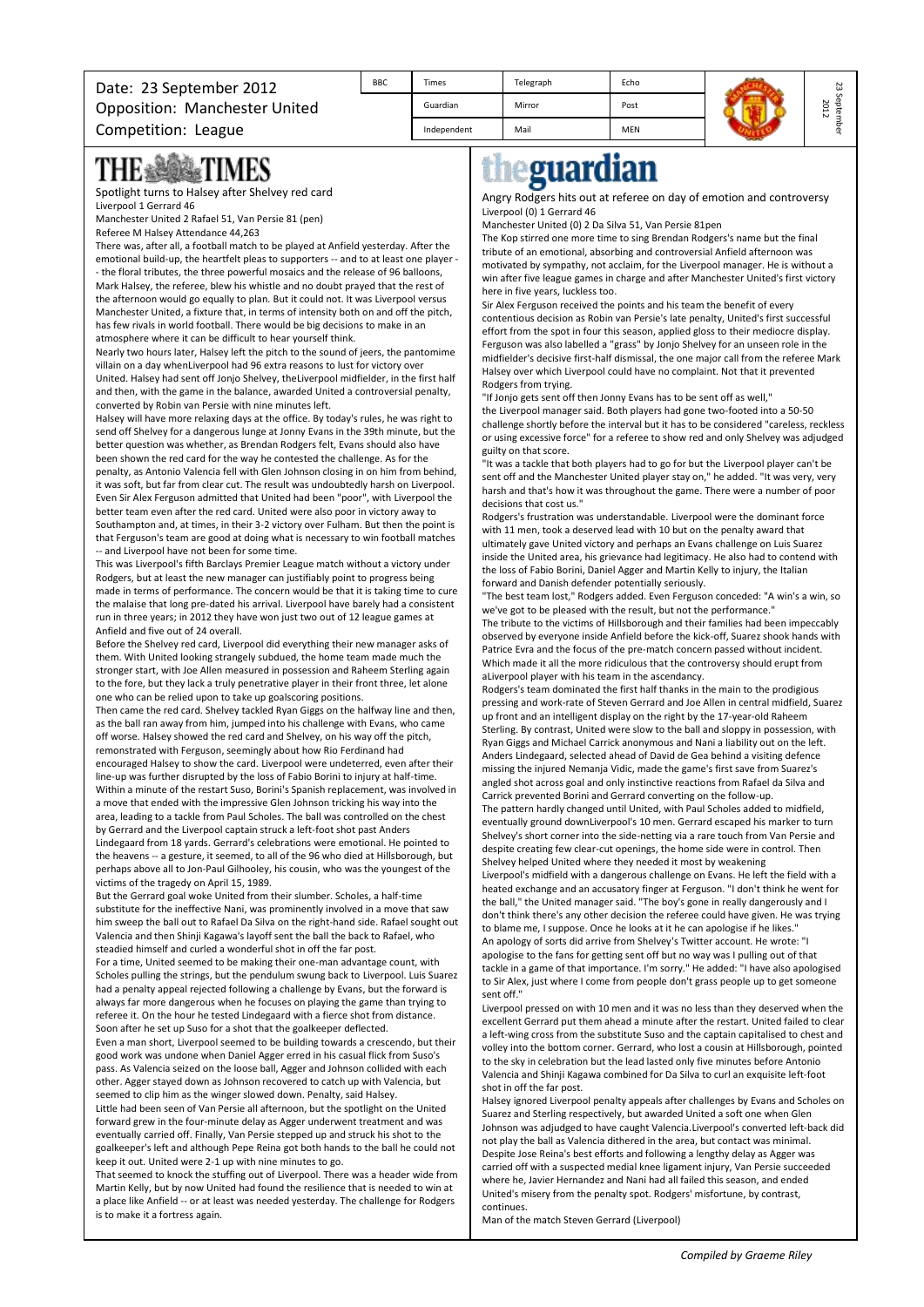| Date: 23 September 2012              | <b>BBC</b> | Times       | Telegraph | Echo       |          |
|--------------------------------------|------------|-------------|-----------|------------|----------|
| <b>Opposition: Manchester United</b> |            | Guardian    | Mirror    | Post       | 201<br>N |
| Competition: League                  |            | Independent | Mail      | <b>MEN</b> |          |

## The **Mail**

A SPOT OF BOTHER; Rodgers is riled by referee on an emotional day LIVERPOOL 1 MAN UTD 2

THERE were moments to savour. There was the poignancy of Steven Gerrard pointing to the heavens, to his 10-year-old cousin and the 95 other victims of Hillsborough, as he celebrated his goal in front of the Kop.

There were the tributes to the Hillsborough families before kick-off, and the applause from Manchester United fans at the conclusion of You'll Never Walk Alone. There was the sight of Luis Suarez and Patrice Evra shaking hands. Not to mention the first sighting of Kenny Dalglish at Anfield since his dismissal in the summer. Dalglish understands as well as anyone that never is football more important than life or death.

A mindless minority forgot that, trading in the insults this game was supposed to bring to an end. After the final whistle, as the stadium began to empty, United fans -- claiming they were provoked by two Liverpoolsupporters -- were also heard singing sickening chants.

But at Anfield yesterday there was also a football match, and within the context of football, in its sporting isolation, there was anger and bitterness, drama and cries of injustice, and what remained an entertaining game.

Liverpool manager Brendan Rodgers felt his team were unfortunate. In his eyes Mark Halsey was no more justified in dismissing Jonjo Shelvey after 39 minutes than he was in awarding United what proved a decisive penalty for what he considered the softest of challenges by Glen Johnson.

Liverpool's manager was right about one thing. The better team lost, the hosts playing the superior football even after Shelvey's red card.

United were lacklustre; lacking in energy as well as inspiration. But was Halsey right to send off Shelvey? Yes. And was it a penalty? Yes again.

In fairness, Luis Suarez should have had a penalty too and Rodgers had a point when he said Jonny Evans was also reckless in the challenge with Shelvey. But Evans did not appear to have lost control in the manner Shelvey clearly had, the Liverpool midfielder's finger-wagging attack on Sir Alex Ferguson further evidence of that.

When the frustration and anger has subsided, Rodgers will also have to concede that his team are reflecting on a third defeat in five Barclays Premier League games because of that failure to replace Andy Carroll before the transfer window closed. This encounter was crying out for a centre forward to partner Suarez, and the absence of such an individual will undermine Liverpool's efforts until Rodgers can address the issue.

He should remain encouraged by some of the football his team played, and by the maturity displayed by Raheem Sterling when he was the third youngest player in history -- behind Duncan Edwards and Lee Sharpe -- to appear in this fixture. For the first 45 minutes Liverpool dominated, with Suarez and Gerrard going desperately close to scoring. Gerrard was excellent here yesterday. But when Shelvey launched himself two-footed at a 50/50 ball, he caught Evans with his right boot to leave the United defender writhing in agony.

Halsey saw it immediately as a straight red, clearly concluding that while Evans also went in with studs showing he was both in control and in no way endangering his opponent. A tough one to argue, perhaps, but Evans did make

cleaner contact with the ball, with the side of his right foot, and his left foot was nowhere near Shelvey.

While Evans clutched his leg in pain, Shelvey turned first on Rio Ferdinand and then Ferguson; that attack sparked, seemingly, by the feeling that the United manager had in some way influenced Halsey. He revealed as much in one or two foolish tweets after the match.

Ferguson smiled in response before replacing Nani with Paul Scholes at the break, but his side conceded the opening goal inside the first minute of the second half. It was a delightful finish from Gerrard, controlling Johnson's deflected ball on his chest before beating Anders Lindegaard with a marvellous volley.

United responded, Rafael da Silva levelling within five minutes with a terrific curling left-foot effort that beat Pepe Reina via the inside of a post.

Still, Liverpool remained in control, with Suarez more than deserving of a penalty when he was caught on the foot in the box by Evans. But a spot-kick was not given and that may have had something to do with the fact Suarez made much more of it than he needed to. He has a history of histrionics and he paid for it here yesterday. It nevertheless made what followed in the 76th minute all the more painful for the hosts.

On Friday Ferguson complained that only once in nearly 26 years had his side been awarded a penalty at Anfield. But when Johnson lost possession to Antonio Valencia, he chased the United winger and foolishly fouled him in the penalty area, first by clipping Valencia's heel and then by lunging in from behind when he had no hope of winning the ball.

United had missed their previous three penalties, and Reina almost saved this effort from an otherwise ineffective Robin van Persie. But the ball reached its target and a Liverpool side which actually ended the game with nine men thanks to an injury to Martin Kelly -- had no answer. It meant Gerrard's goal amounted to nothing, even if it did remain one of the many positives on a day when two clubs went to every effort to do things properly.

## **The Daily Telegraph**

Ruthless United make Liverpool pay for mistakes

Liverpool 1

Gerrard 46 Manchester United 2

Rafael 51, Van Persie 81 pen Att: 44,263

Brendan Rodgers' side were left languishing in the bottom three, still without a league victory, after defeat to their bitter rivals and a historically bad league position needs changing quickly by Liverpool's new manager.

The solemnity of the pre-match ceremonies gave way to the Kop's fury at the officials on the final whistle. You would expect nothing less when Sir Alex Ferguson leaves Anfield clutching three points, especially when there is a perception of one-sidedness in the key decisions.

The refereeing of Mark Halsey was the prime focus after he dismissed Jonjo Shelvey after 39 minutes and awarded a penalty, duly dispatched by Robin van Persie nine minutes from time.

Petulance shall not be denied its day when United visit Anfield. The mini-break ushered in when Sir Bobby Charlton gifted a bouquet to Ian Rush was over once Gerry Marsden stopped singing. The hostility associated with meetings between the clubs was duly restored.

After a prolonged period in which United were pitifully poor

and Liverpool monopolised possession, Shelvey thrust his boot on to the shin of Jonny Evans and Halsey reduced Liverpool to 10 men.

Perplexingly, Shelvey was granted a standing ovation and felt justified in giving a verbal volley to Ferguson as he departed. He later apologised.

Shelvey has been fortunate in several games this season, needlessly diving in with tackles that have added ferocity as both feet leave the ground. He has been punished lightly for worse offences than yesterday's. The only debate was

whether Evans should have received a red card too for his own arguably reckless challenge. Van Persie was fortunate to escape punishment for a similar tackle on Suso in the second half.

Liverpool's prospects looked grim when down to 10 men, but their response belied their league placing. At such occasions, you can expect to witness numerous symbolic gestures, so when Steven Gerrard volleyedLiverpool ahead a minute after the break, the afternoon's most enduring image seemed to have arrived.

Liverpool's captain was a bereaved relative following Hillsborough. There could have been no more fitting goalscorer, but the opening goal provoked United into their first meaningful spell of pressure. The influence of Van Persie, Ryan Giggs and Michael Carrick had been peripheral. For Nani and Shinji Kagawa, both substituted, it was negligible.

Ferguson sent on Paul Scholes at half-time to repel the domination of Gerrard and Joe Allen, but the equaliser arrived from a surprising source.

Rafael da Silva's sweet left-footer after 51 minutes clipped the inside of a post, leaving Pepe Reina a helpless observer. It did not instantly create a momentum shift as Luis Suarez twice went close, encouraging Anders Lindegaard to prove his right to be United's new first choice.

Raheem Sterling and Spanish teenager Suso were leading Liverpool's Youth Cup charge two years ago, but they took the threat to the visitors as Rodgers refused to allow their inexperience to compromise his belief in their quality.

Whether their inclusion is out of courage or necessity - probably both - there is always a price to be paid from expecting so much, so soon of teenagers, who will make mistakes in the most punishing glare.

It was Suso's wayward pass leaving Daniel Agger trying to trick his way out of trouble, colliding with Glen Johnson and enabling Antonio Valencia to make the 40-yard dash into Liverpool's penalty box, which led to the winner. Valencia may have tripped over himself as much as feeling a push from Johnson, but for all the wrath directed at Halsey, Liverpool's complicity in their own downfall could not be ignored.

It seems Liverpool have to work much harder to score than their opponents, who are consistently benefiting from basic errors.

For Rodgers, there was again much to admire beyond the result, but he needs to banish hard-luck tales. When it is suggested he needs time, it should not be stated flippantly as a few months, or even a season, but for as long as it takes to build a side full of his own signings. Allen, for example, already looks the heir apparent when Gerrard gives un the cantain's armhand.

The gap between Liverpool and United, however, is more than the 10 points that separate them a mere five games into the campaign.

United again underlined their capacity to succeed at the most daunting of venues when several gears below full pelt. Where Liverpool possess some eloquence across the pitch, United have ruthlessness and the ability to find goals from any position. That is why Ferguson departed Merseyside having extended United's run as the most successful away team at Anfield in Premier League history. Rodgers, after the club's worst start in 101 years, needs to find a winning formula to ensure United fans' relegation taunts are quickly banished.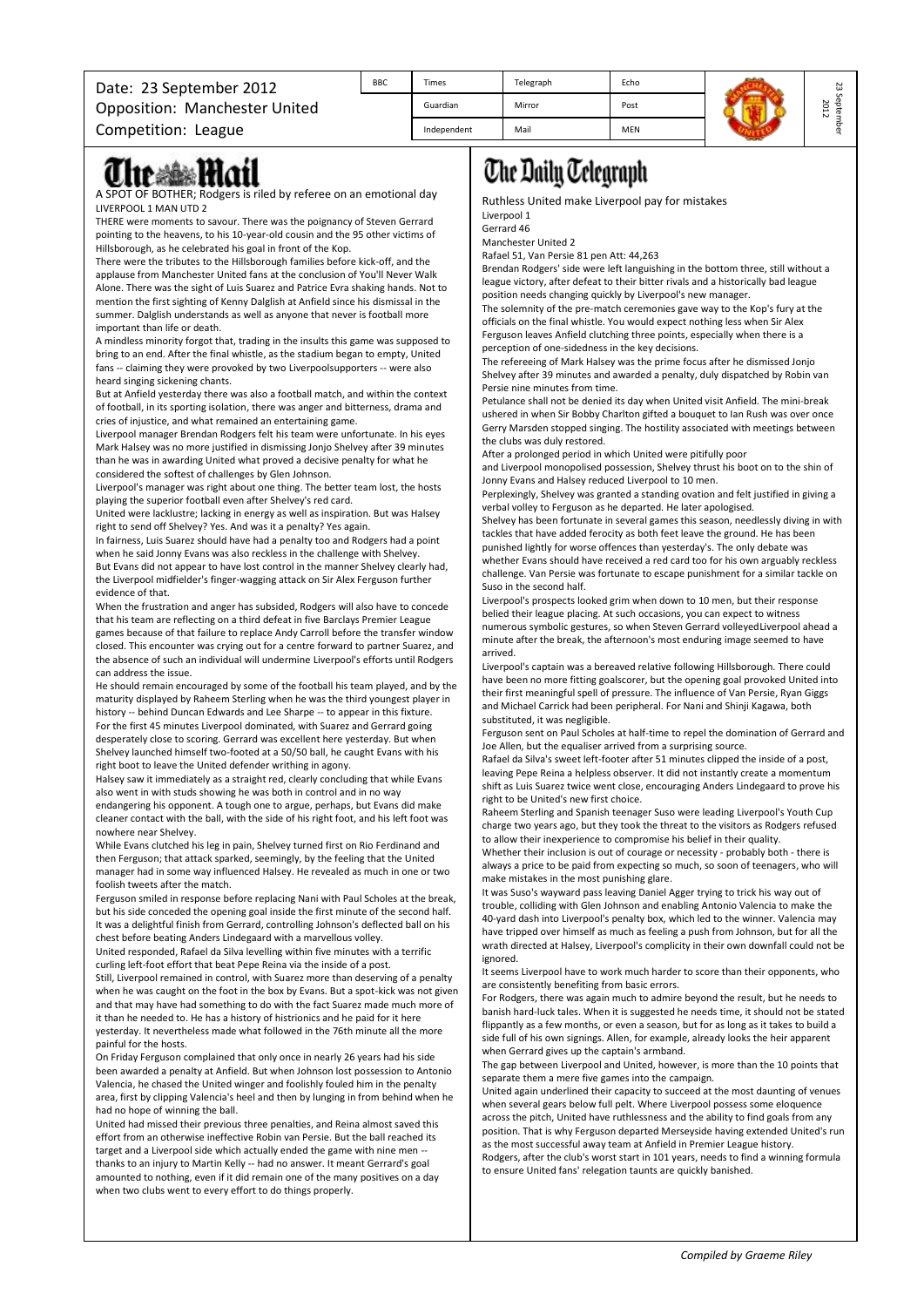| Date: 23 September 2012              | <b>BBC</b> | Times       | Telegraph | Echo       |          |
|--------------------------------------|------------|-------------|-----------|------------|----------|
| <b>Opposition: Manchester United</b> |            | Guardian    | Mirror    | Post       | 201<br>N |
| Competition: League                  |            | Independent | Mail      | <b>MEN</b> |          |

#### **THEX** EPENDENT Van Persie keeps his cool on day of tension

The best you could say about an occasion yesterday when the most bitter rivals in English football met on a day so heavy with significance for the people of Liverpool, was that it could have been a lot worse. That was about as much as anyone could have hoped for. The tension was there all day, from the Manchester United fans singing their own songs during the playing of "You'll Never Walk Alone" to the two-footed tackle from Jonjo Shelvey that earned him a red card and precipitated his touchline ruck with Sir Alex Ferguson. There are many elements to Liverpool v United that are utterly compelling but it would be fair to say that both sides went right up to the limits of what was decent.

Off the pitch there was a confrontation between Liverpool and United supporters at the end of the game when United aired their "Always the victim", "Murderers" and "Justice for Heysel" chants. They claim none refer directly to the Hillsborough disaster but these songs are undoubtedly provocative. Two Liverpool supporters were alleged to have made aeroplane gestures - a reference to the Munich disaster - to provoke them. It was unedifying and unpleasant on both sides. The game itself was fairly low on quality but absolutely packed with incident. That it ended with the usually measured Brendan Rodgers (right) giving a withering verdict on the performance of referee Mark Halsey was a clear sign that this was no ordinary game, on no ordinary day. As for the atmosphere between the fans during the game, it was strained but fell the right side of the line. Technically speaking no-one had specifically asked United fans not to sing through "You'll Never Walk Alone". It should also be noted that at least the away end was full for the pre-match tribute to the victims of Hillsborough. Around the 12th minute, the United fans also chanted "Where's your famous Munich song?" to the home support which was the moment that it could have descended into something much worse, but thankfully the peace held.

Once Sir Bobby Charlton had presented a bouquet of flowers to Ian Rush on the pitch, and Ryan Giggs and Steven Gerrard released 96 balloons in memory of the victims of Hillsborough, a football match broke out. Giggs was made United captain for the day in the absence of the injured Nemanja Vidic, instead of his usual deputy Patrice Evra whom Ferguson recognised would have been a bad choice for obvious reasons. Evra and Luis Suarez did, however, shake hands before the game, as promised. Liverpool looked sharp; United started poorly. In the first half, Steven Gerrard, Raheem Sterling and Joe Allen were excellent. Gerrard and Allen controlled the game while Sterling, at 17 the youngest Liverpool player to start in the history of this fixture, looked dangerous. By contrast, Luis Nani, United's worst performer, misplaced passes and was substituted for Paul Scholes at half-time,. The game turned for the first time with Shelvey's sending off which, as with much else in this match, was not as clear-cut as it might first have appeared. His lunge on 37 minutes ticked all the boxes for the red-card criteria of being reckless and using excessive force. However, Jonny Evans, with whom Shelvey made contact, also went in two-footed and when Rodgers pointed out later that Evans deserved an equal punishment it was hard to disagree. Shelvey pointed and swore at Ferguson as he left the pitch, a reaction it seemed to Ferguson having chided the home crowd for applauding the player off. Shelvey's attempt at a Twitter apology afterwards was so laughably halfhearted he later thought better of it and deleted it. Rio Ferdinand was United's best player, a cool head on a stormy day, but even he could have done better forLiverpool's goal. A cross from the substitute Jesus "Suso" Fernandez dropped to Gerrard in space, who chested it down and shot past Anders Lindegaard. Gerrard's glance and gesture to the sky in his celebration can only have been in tribute to his cousin Jon-Paul Gilhooley, of the 96 to die at Hillsborough. With just 10 men, however, Liverpool were under pressure. Rafael da Silva scored a fine equaliser five minutes later, a left-footed shot which clipped the inside of Pepe Reina's post and dropped in. Then it was a tale of two penalties. The first, on 57 minutes, was not given by referee Halsey even though replays showed that Suarez's heel had been clipped by Evans. The penalty that Antonio Valencia won against Glen Johnson was equally marginal, albeit the right decision. There had been contact between the two players after a collision between Johnson and Daniel Agger had allowed Valencia to run at goal. Johnson caught him up but also caught Valencia as the defender tried to get around him. It was United's first penalty at Anfield since 1999. Robin van Persie put the ball firmly to the left of Reina, who guessed correctly but could not keep it out and from there it was always a difficult task for Liverpool. Agger came off to be replaced by Jamie Carragher - his chat with Ferguson on the touchline was a rare outbreak of friendliness - and with all three substitutes usedLiverpool finished with nine men when Martin Kelly was injured later. Fabio Borini, substituted at half-time, may also have a serious injury. "Going down, going down" was the United chant to a club now 18th after five games and still without a win. The Kop responded by singing Rodgers' name and he looked like he appreciated it. The most damaging exchange between the two sets of supporters took place

when both teams were off the pitch and the vast majority of the home fans had left. Neither was it broadcast live. A kind of peace had held out, although it was always best to expect the very minimum in that respect when it comes to a rivalry as toxic as this one.

# ırror

RVP makes Reds pay the penalty for sending off

Determined when the questions were asked. Fortunate in the key decisions. Above all, clinical in the two moments that mattered.

And while this was an act of footballing larceny, an utterly undeserved victory from a game in which they were distinctly second best, Sir Alex Ferguson and his men will not care a jot.

On an afternoon where, thankfully, the controversy was on the Anfield pitch, rather than in the stands, United's enduring virtues helped steal three points. And theft it was, even though Jonjo Shelvey's first-half red card should have given them a springboard to dominate

Instead, slapdash and insipid, deservedly trailing when the man who epitomises the spirit of Liverpool, skipper Steven Gerrard, put Brendan Rodgers' side ahead, United dragged themselves back on level terms with a stunner from Rafael. Then, when a catalogue of blunders ended with Glenn Johnson clipping Antonio Valencia's heels, Robin Van Persie ensured United's first penalty at Anfield since 1999 ended a run of three spot-kick misses by the Old Trafford side, despite Pepe Reina getting both hands to the ball.

In truth, the two shots which found the back of Reina's net were the only times when United even looked like scoring.

Liverpool, by contrast, even when they lost Shelvey to a reckless lunge on Jonny Evans, had most of the ball, virtually all of the chances and the threat –and ended up with nothing to show for it.

That is what happens when luck is against you, Anfield's sense of injustice – directed mainly at referee Mark Halsey although too many idiots think jeering Patrice Evra remains justified – exacerbated by worries over Daniel Agger's knee ligament injury.

Rodgers, though, feared the consequences of Liverpool's transfer deadline wobble over Clint Dempsey might be felt and five games bringing just four goals and two points signal the lack of potency in his squad. [The Liverpool boss paid](http://www.mirror.co.uk/sport/football/news/liverpool-vs-manchester-united-brendan-1340654)  [tribute to both sets of supporters but was less impressed by the referee's](http://www.mirror.co.uk/sport/football/news/liverpool-vs-manchester-united-brendan-1340654)  [performance.](http://www.mirror.co.uk/sport/football/news/liverpool-vs-manchester-united-brendan-1340654)

This was a game Liverpool should have won. Driven on by Gerrard, with Luiz Suarez a fizz-ball of energy, Raheem Sterling putting Evra under pressure and far more zest and thrust, the home side dominated, despite Shelvey's foolishness. But until Gerrard struck, 45 seconds after the restart, Anders Lindegaard had not really been forced into enough work. Rio Ferdinand was immaculate at the heart of the United rearguard, offering food for thought for the watching Roy Hodgson. Indeed, the key moment of the first period came in the middle of the park, as Shelvey left the ground to go crashing into Evans, catching the Irishman, who was in for the injured Nemanja Vidic.

Evans was no saint, having gone for the ball with both feet, but Halsey identified Shelvey as the miscreant, the Liverpool midfielder's verbal blast at Ferguson as he made his way to the tunnel, [blaming the United boss for his dismissal,](http://www.mirror.co.uk/sport/football/news/liverpool-vs-manchester-united-jonjo-1340628) evidence of a player who had lost his internal compass.

Lindegaard saved a Suarez free-kick but straight after the interval Liverpool went in front.

Suso, on for injured Fabio Borini, crossed and while Ferdinand cleared to Johnson, Paul Scholes – who replaced the awful Nani at the break – could only prod across his own goal where Gerrard collected on his chest to finish left-footed.

Within five minutes United were level. Rafael stayed up after finding Valencia, whose cross was chested down by Shinji Kagawa for the Brazilian right-back to curl home superbly with his left foot.

Liverpool, despite being a man short, responded and Evans got lucky when he caught Suarez after the Uruguayan beat him to Sterling's pass into the box. It should have been a penalty.

Then Lindegaard pulled off important stops to foil Suarez down to his right and also Suso's rising effort before Scholes began to take advantage of home team's tiredness. Even so, the winner was self-inflicted, Agger's attempted drag-back seeing Valencia speed clear from halfway as the Dane collided with Johnson, who got up to run 50 yards and then catch the United winger with a foot – and hands in the back.

Van Persie waited fully five minutes until Agger was eventually carted off before claiming his fifth goal in his new colours and while Martin Kelly – whose knee injury late on meant Liverpool finished with nine men – nodded wide, United ended in command.

Harsh, yes. But that is what football is. And United, once again, had shown they can win despite themselves. What Rodgers would give for that.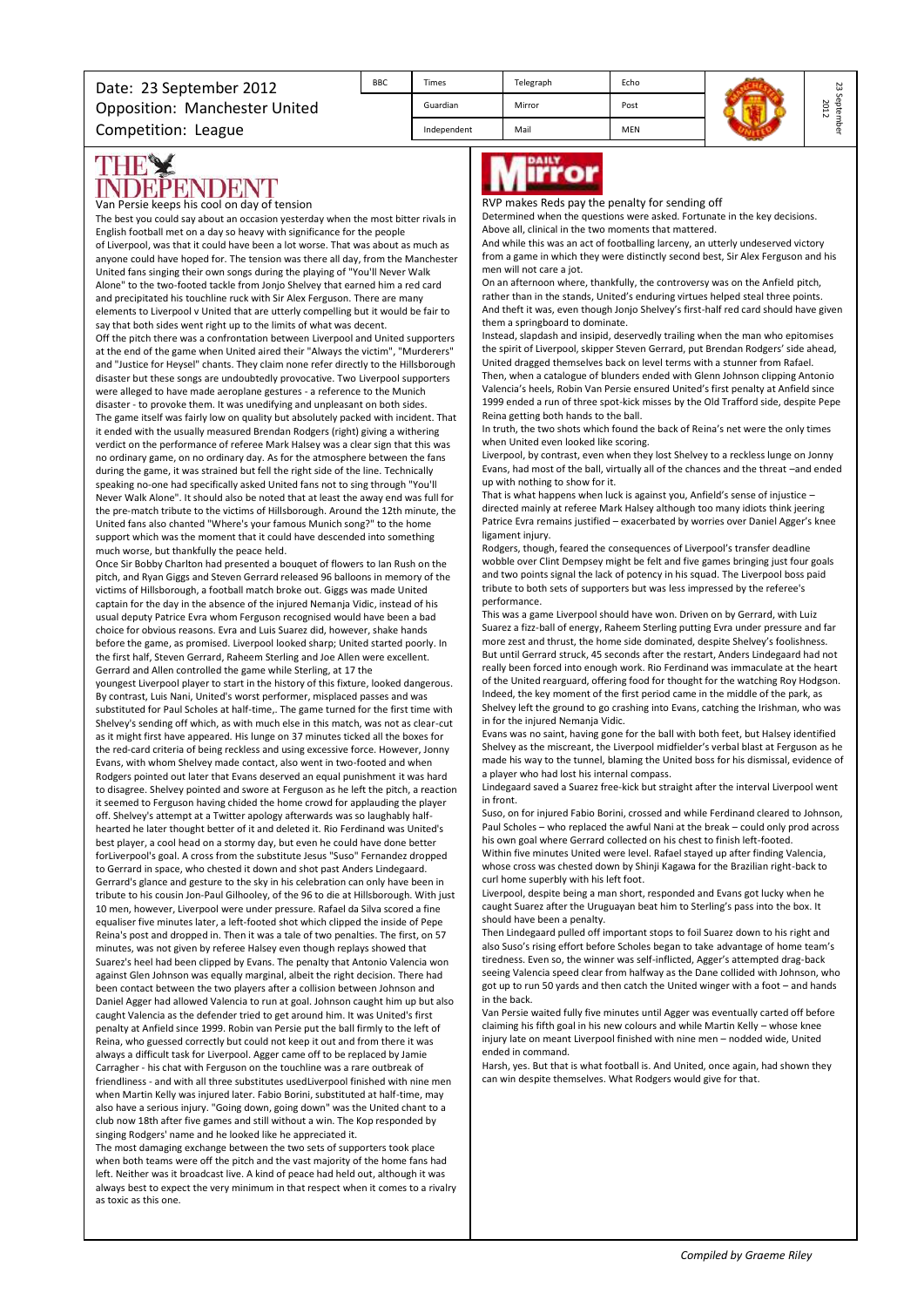| Date: 23 September 2012              | <b>BBC</b> | Times       | Telegraph | Echo       | $\sim$<br>س |
|--------------------------------------|------------|-------------|-----------|------------|-------------|
| <b>Opposition: Manchester United</b> |            | Guardian    | Mirror    | Post       | 201<br>N    |
| Competition: League                  |            | Independent | Mail      | <b>MEN</b> |             |



LIVERPOOL'S wait for a first Premier League win of the season goes on after losing 2-1 to Manchester United on an emotional and controversial afternoon at Anfield. Hopes that this day would be remembered for what happened on the pitch were realised as touching tributes to the Hillsborough victims and their families were respected. However, there was immense frustration for the Reds as they outplayed United for long periods and ended up with nothing. Brendan Rodgers' side were up against it after Jonjo Shelvey was sent off for a two-footed challenge on Jonny Evans before half-time. The 10 men showed great spirit and grabbed the lead early in the second half courtesy of Steven Gerrard's volley in front of the Kop. But they couldn't hold on and United made their numerical advantage tell. First, Rafael curled home an equaliser and Robin Van Persie got the winner from the penalty spot. Liverpool fans were left fuming with referee Mark Halsey as all the big decisions went against the hosts. Having dismissed Shelvey, the official then turned down a number of appeals for a spot-kick before handing United one which proved to be pivotal. There were poignant scenes before kick-off as both clubs paid tribute to the Hillsborough victims and their families whose 23-year fight for the truth was vindicated by the recent independent panel report. Both teams came out wearing training tops with '96' on the back, while United legend Bobby Charlton presented flowers to Kop icon Ian Rush.

Captains Gerrard and Ryan Giggs then released 96 balloons and during the rendition of You'll Never Walk Alone mosaics covered three side of the stadium. 'The Truth' was marked out in the Kop, 'Justice' in the Centenary Stand and '96' in the Anfield Road end. Fears that the game would be marred by sick chants about the disaster were dispelled as most of United's travelling support joined in with the applause. There was also no issue with the pre-match pleasantries as Luis Suarez shook Patrice Evra's hand. Rodgers kept faith with the same line up who had started the 1-1 draw at Sunderland eight days earlier.

Teenage winger Raheem Sterling became the third youngest player ever to start in this fixture after United duo Duncan Edwards and Lee Sharpe.

Liverpool started brightly as they dominated possession and pinned United back. Inside seven minutes Sterling picked out Suarez whose cross-shot was parried by keeper Anders Lindegaard. Rafael nodded it away and Evans was able to hack it clear before Gerrard could pounce.

Shelvey then picked out Gerrard with a drilled low corner. The skipper had pulled away from his marker and met it sweetly but his low drive crashed into the side netting. Gerrard continued to shine as he stamped his authority on the contest and kept the Reds on the offensive.

Fabio Borini should have done better when he failed to pick Gerrard out in the box and then midway through the half the hosts had appeals for a penalty turned down by Mark Halsey. As he tried to latch on to Gerrard's enticing cross, Daniel Agger appeared to be pulled back by Evans but the referee dismissed his protests. With Agger nullifying the threat of Van Persie, Pepe Reina was rarely troubled during the opening 45 minutes. Ryan Giggs went close from the edge of the box early on but the Reds keeper didn't have a save to make.

Liverpool's momentum was dented by the sending off of Shelvey seven minutes before half-time. The midfielder went in two-footed on Evans and despite making contact with the ball, the red card that followed was inevitable.

Shelvey further blotted his copybook by throwing abuse in the direction of Ferguson as he walked towards the tunnel. Replays showed that Evans was fortunate not to be punished himself having also gone in with both feet. Suarez went close just before half-time with a 30-yard free-kick which Lindegaard parried to safety. Rodgers introduced Suso for Borini at the start of the second half as the young Spaniard made his Premier League debut. United also made a change as Paul Scholes replaced Nani. Despite being a man down, Liverpool broke the deadlock within seconds of the restart. Suso's cross was only cleared as far as Glen Johnson who charged into the penalty area. Scholes nicked the ball away from him but only succeeded in finding Gerrard, who chested the ball down and volleyed into the bottom corner. Gerrard pointed up to the heavens in tribute to the 96 as he slid to the ground to celebrate in front of the jubilant Kop. However, the Reds' joy lasted just five minutes. Antonio Valencia and Shinji Kagawa combined to tee up Rafael who gave Reina no chance with a curler into the far corner. Rodgers' side responded positively but the home fans' frustration grew with Halsey grew as howls for a penalty were ignored after Suarez went flying in the box after a tackle from Evans. Just past the hour mark Suarez was thwarted by a fine save from Lindegaard who did well to keep out his deflected 20-yarder Suarez continued to cause United plenty of problems and after one mazy run he found Suso whose fierce drive was tipped over. Jordan Henderson replaced Sterling as the Reds still looked the more likely to find a winner. However, with 14 minutes to go they were caught out defensively and paid the price. Valencia beat both Johnson and Agger in a race for a loose ball on halfway and raced goalwards. Johnson got back to make a tackle but clumsily sent him sprawling and Halsey pointed to the spot. To add to the Reds' problems Agger was hurt after colliding with Johnson and had lengthy treatment on a leg injury before being stretchered off. Jamie Carragher came off the bench. Reina guessed right but couldn't keep out Van Persie's spot-kick. Kelly could have claimed Liverpool a point but he headed wide. The full-back was forced off with a knee injury late on,

leaving the Reds with only nine men as United held on for their first league win at Anfield since 2007.



Red card doesn't have desired effect for LFC

ON the day when a giant mosaic spelt out the message at an emotional Anfield, it was perhaps inevitable the brandishing of a card should prove most telling. Having stated he didn't have to tell Liverpool supporters how to behave against Manchester United, perhaps Brendan Rodgers should have instead had a word in the ear of Jonjo Shelvey.

The youngster's needless red card changed the course of yesterday's clash between the bitter North West rivals and leaves Rodgers still seeking his first Premier League win as Liverpool manager.

Shelvey was dismissed for an unwise lunge at Jonny Evans six minutes before the end of a first half dominated by a Liverpool side determined to produce a performance befitting the occasion, as Anfield paid tribute to the Hillsborough victims in their first home game following the shocking revelations of the independent report into the disaster.

This wasn't the day for such controversy. Nor was it the day for Shelvey to jab an accusing finger at United manager Sir Alex Ferguson on his way down the tunnel. But the smirk on Ferguson's face as Shelvey disappeared from view was confirmation his own pre-match comments had produced the desired effect. Speaking on Friday, Ferguson bemoaned the fact United are rarely given penalties at Anfield and are too often on the wrong end of red cards on their visits. It was curiously inevitable, then, that their winner should come from a spot-kick, harshly awarded by referee Mark Halsey but efficiently despatched by Robin van

Persie eight minutes from time. Liverpool deserved better. The more impressive team even when down to 10 men, Rodgers' men shrugged off their numerical disadvantage to forge ahead seconds after the interval through Steven Gerrard only to be pegged back within five minutes by Rafael da Silva's classy finish.

Yet the harsh reality is Liverpool lost. They remain in the bottom three. They have now only won six of their last 23 home league games. They have taken just 25 points from their last 27 Premier League outings.

Throw in injuries to Fabio Borini, Daniel Agger and Martin Kelly, and the worry lines already being carved into Rodgers' forehead will deepen further. At least there were signs the supporters are beginning to warm to the Northern Irishman, the Kop chanting his name for the first time in response to taunts from the United end of "Going down".

Yesterday, though, wasn't just about football.

The game had been preceded by a magnificently-orchestrated tribute to the Hillsborough victims in Liverpool's first home game since the independent findings into the disaster revealed the cover-up and smear campaign against 96 supporters who died in 1989.

Both teams walked out in tracksuits with the number '96' emblazoned on the back, after which Bobby Charlton presented a bouquet of flowers to Ian Rush to be placed on the Hillsborough memorial.

With Nemanja Vidic rested – presumably to avoid the inconvenience of being sent off as the Serbian so often is in this fixture – the captain's armband for United was passed to Ryan Giggs and not usual deputy Patrice Evra.

It was possibly a diplomatic decision by Ferguson in the wake of the last season's race row with Luis Suarez, although thankfully the pre-match handshake between the pair passed off without incident.

Giggs joined Gerrard in releasing 96 red balloons before three sides of Anfield unveiled a mosaic with the words 'Justice', 'The Truth' and '96' before a poignant rendition of 'You'll Never Walk Alone' completed the commemoration. Liverpool began the match in determined fashion, Suarez causing panic in the United defence early on and later floating a shot wide, while Gerrard struck the side-netting after Shelvey's set-piece corner routine.

But their efforts were undermined by Shelvey's 39th-minute indiscretion.

The midfielder and United centre-back Evans both launched themselves twofooted at a loose ball. But, with Shelvey's the more forceful and less controlled challenge, referee Halsey was only ever going to show the red card to one man. In truth, Shelvey's was a sending-off that had been coming for weeks. The youngster – who went from hero to zero following his two-goal cameo at Young Boys in Berne on Thursday – remains a rough diamond, and such tackles are yet to be smoothed from his game.

The dismissal initially made no difference to the pattern of the match with Liverpool gaining a merited breakthrough a minute after the break. A left-wing cross from Suso – an impressive Premier League debutant for the

stricken Borini – was only cleared by Rio Ferdinand as far as Glen Johnson, whose chip forward was knocked sideways by Paul Scholes where Gerrard controlled the ball on his chest then smashed a left-foot volley beyond Anders Lindegaard. It was Gerrard's seventh goal for Liverpool against United; only Dick Forshaw has scored more.

United, though, equalised five minutes later, Shinji Kagaw chesting an Antonio Valencia cross into the path of Rafael who curled in off Pepe Reina's far post with his left foot.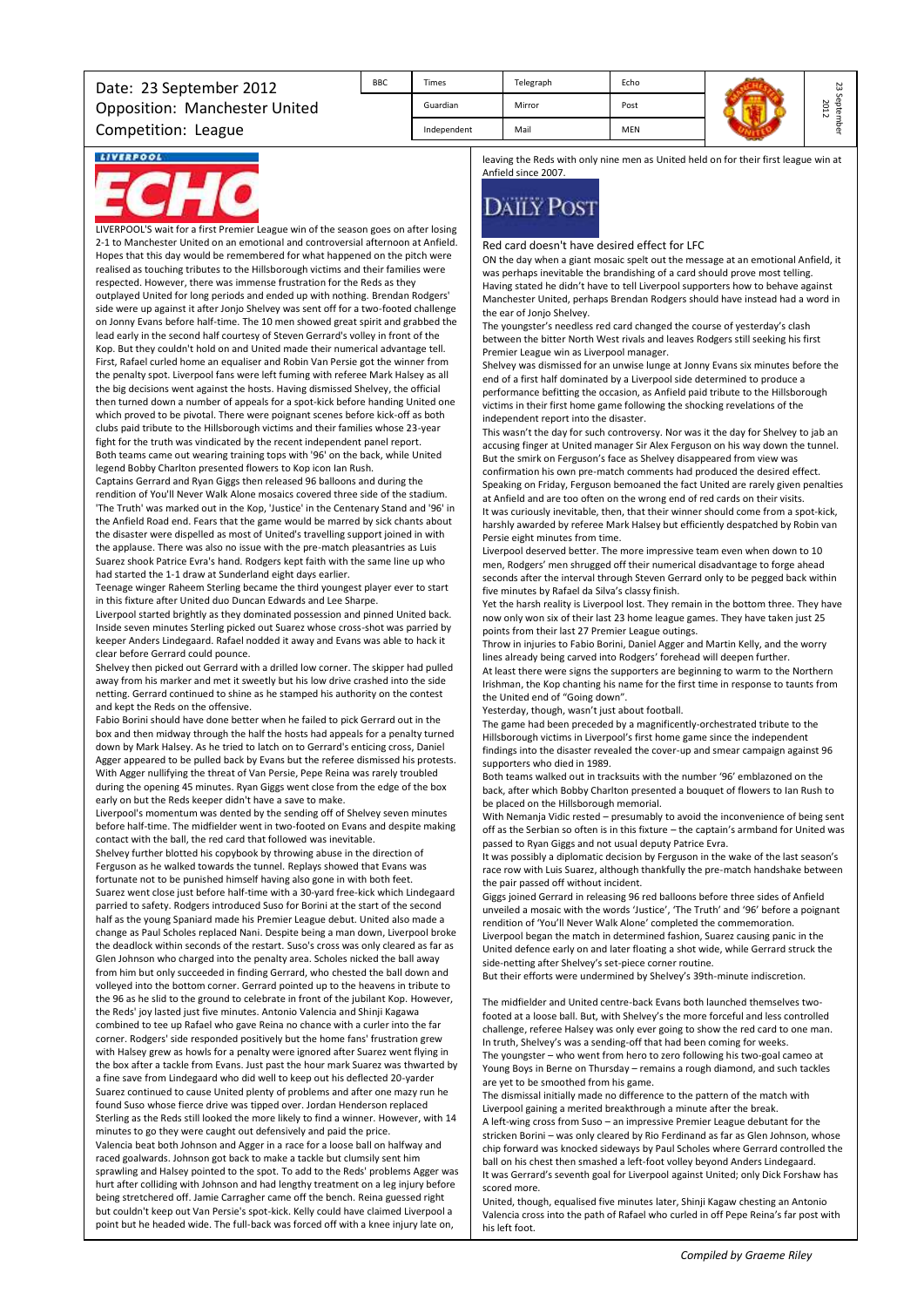| Date: 23 September 2012              | <b>BBC</b> | Times       | Telegraph | Echo       | N<br>w |
|--------------------------------------|------------|-------------|-----------|------------|--------|
| <b>Opposition: Manchester United</b> |            | Guardian    | Mirror    | Post       | 201    |
| Competition: League                  |            | Independent | Mail      | <b>MEN</b> |        |

Suarez, denied a penalty after being clipped by Evans, then smashed a low drive that solicited a good save from Lindegaard, who also turned over an ambitious Suso shot.

But Liverpool's efforts were in vain when, in the 81st minute, van Persie beat Reina from the spot after referee Halsey contentiously adjudged Johnson to have fouled Valencia as the United winger sought to capitalise on an earlier mix-up between the right-back and Agger.

Liverpool got everything right off the pitch yesterday. A pity, then, that the same could not be said for everyone on it.

# **EveningNews**

Manchester United emerged victorious against Liverpool on an emotional and controversial day at Anfield.

The game, preceded by tributes to the 96 who lost their lives at Hillsborough and the handshake that did happen between Patrice Evra and Luis Suarez, was highly charged throughout but in the end Robin van Persie's penalty proved decisive. Liverpool were enjoying the better of the first half until Jonjo Shelvey was sent off after a clash with Jonny Evans shortly before the break.

Replays showed both players went into a 50-50 challenge two-footed, but Shelvey's boot was higher and he made contact with Evans.

But it was Liverpool who went ahead just a minute into the second half when Steven Gerrard took advantage of space in the box to volley in on the turn. United hit back shortly after and with some style, Rafael finding the net with a curling left-foot shot off the post.

And United's winner came from the penalty spot after Glen Johnson was adjudged to have fouled Antonio Valencia.

Van Persie scored despite Pepe Reina getting a touch - the first spot-kick success in four attempts this season for the Reds. It was United's first win in six visits to Anfield.

In the end it was something of a relief the talking points were all generated on the pitch as Liverpool marked their first home match since the publication of the Hillsborough Independent Panel's report which exonerated fans in relation to the 1989 disaster.

Suarez and Evra shook hands in a show of unity before the game - the Liverpool forward had refused to shake the United defender's hand in the league meeting between the sides at Old Trafford in February, having previously been found guilty of racially abusing Evra in the corresponding fixture at Anfield last season. Thankfully there were none of the distasteful chants which have marred this fixture for years, although that did not mean there was not an edge to the game. Evra was overlooked for the captaincy - some say diplomatically - in the absence

of Nemanja Vidic so it was Ryan Giggs who released 96 red balloons with Gerrard prior to kick-off.

The result left Liverpool rooted in the bottom three as their worst start to a campaign for a century continues whereas United maintained their usual progress moving up to second.

Once Giggs had flashed an early shot wide the momentum was all with the hosts as a Suarez cross-shot was stopped by Anders Lindegaard and headed away by Jonny Evans under pressure from Fabio Borini.

Gerrard drove a low effort from Shelvey's corner into the side-netting and Suarez looped a right-footed shot wide before a match which, possibly because of the all the pre-match commemorations, had lacked the usual hallmarks of a north-west derby ignited.

Shelvey robbed Giggs in midfield but as the ball broke free he launched himself at Evans and the inevitable outcome was a red card.

The 20-year-old midfielder, who scored twice in Thursday's Europa League victory at Young Boys, departed down the tunnel having exchanged heated words with Sir Alex Ferguson.

Even with a numerical disadvantage Liverpool continued to pressurise United and Suarez drew Lindegaard into a low saw from his free-kick.

The visitors would have been pleased to reach the interval with their goal intact but it took just 50 seconds after the restart for that to change.

Second-half substitute Suso, making his Premier League debut three days after his first-team bow in Switzerland, saw his cross half-cleared to Glen Johnson.

A tackle from Paul Scholes, on for Nani at half-time, succeeded only in diverting the ball towards Gerrard who volleyed home left-footed in front of the Kop. The Reds captain, whose 10-year-old cousin Jon-Paul Gilhooley was the youngest victim of the Hillsborough disaster, whirled away pointing both arms to the sky in

celebration and remembrance. It was short-lived, however, as within five minutes United were level when Shinji Kagawa laid the ball off for Rafael to brilliantly curl left-footed over Jose Reina and in off the far post.

Rodgers' determination not to just shut up shop and settle for a draw was reflected in the approach of his team who made light of the fact they were a man down with Suso having a shot tipped over by Lindegaard and Suarez continuing to trouble the visitors' defence.

But as the match entered the final 20 minutes United began to take more control, although their winner came from their opponents giving away possession on the halfway line.

Daniel Agger and Johnson collided to allow Antonio Valencia to race 50 yards into the area and although Johnson got back he could only bring down the Ecuador international.

Van Persie drilled home - although Reina went the right way and almost made the stop.